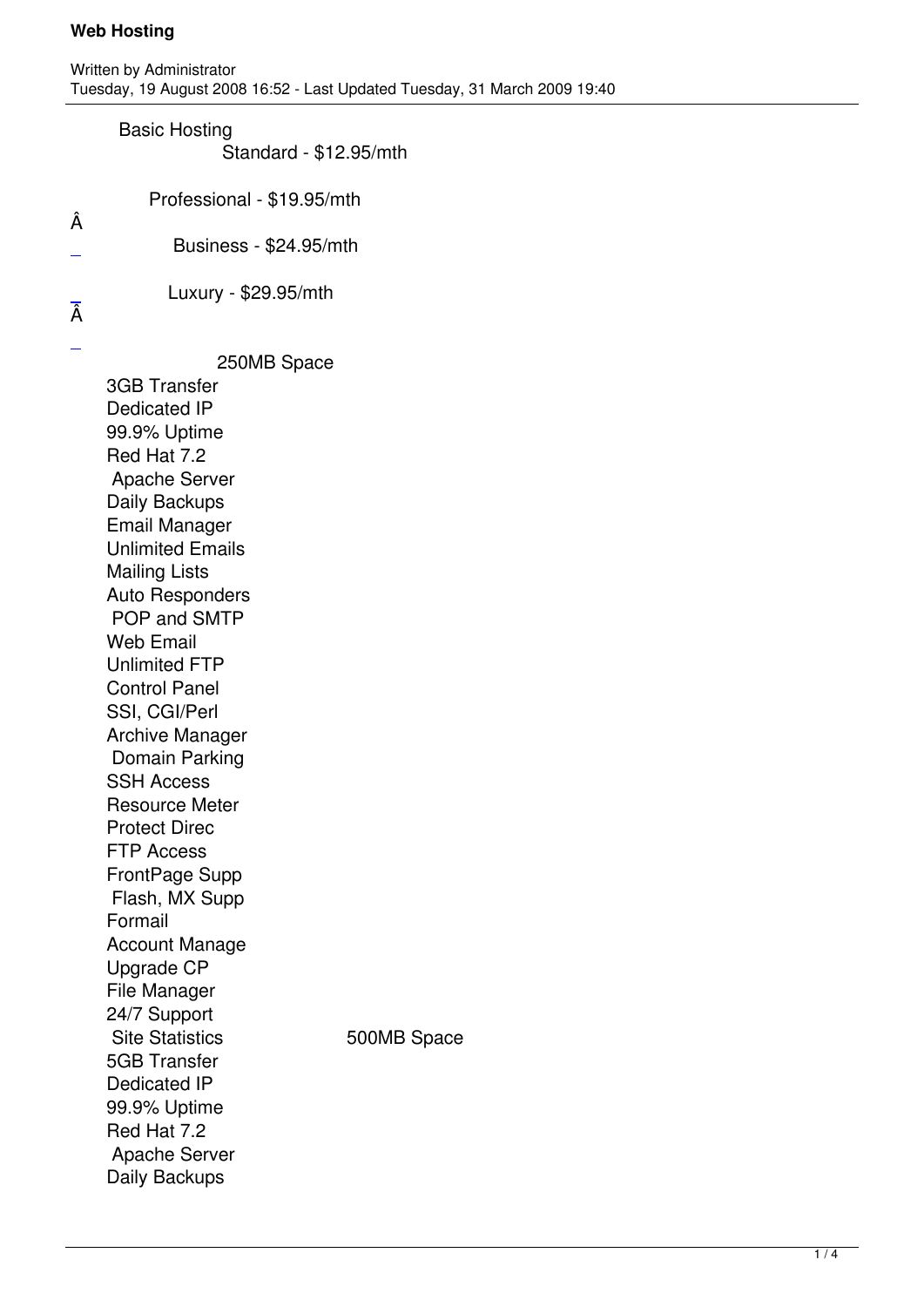Email Manager Unlimited Emails Mailing Lists Auto Responders POP and SMTP Web Email Unlimited FTP Control Panel SSI, CGI/Perl Archive Manager Domain Parking SSH Access Resource Meter Protect Direc FTP Access FrontPage Supp Flash, MX Supp Customild VebuSdw Design Suite Formail Manager Spam Protection Upgrade CP File Manager Custom Error Page FTP User Admin Unrestricted Bandwidth MySQL, PHP4 24/7 Support Site Statistics 750MB Space 7.5G Transfer Dedicated IP 99.9% Uptime Red Hat 7.2 Apache Server Daily Backups Email Manager Unlimited Emails Mailing Lists Auto Responders POP and SMTP Web Email Unlimited FTP Control Panel SSI, CGI/Perl Archive Manager Domain Parking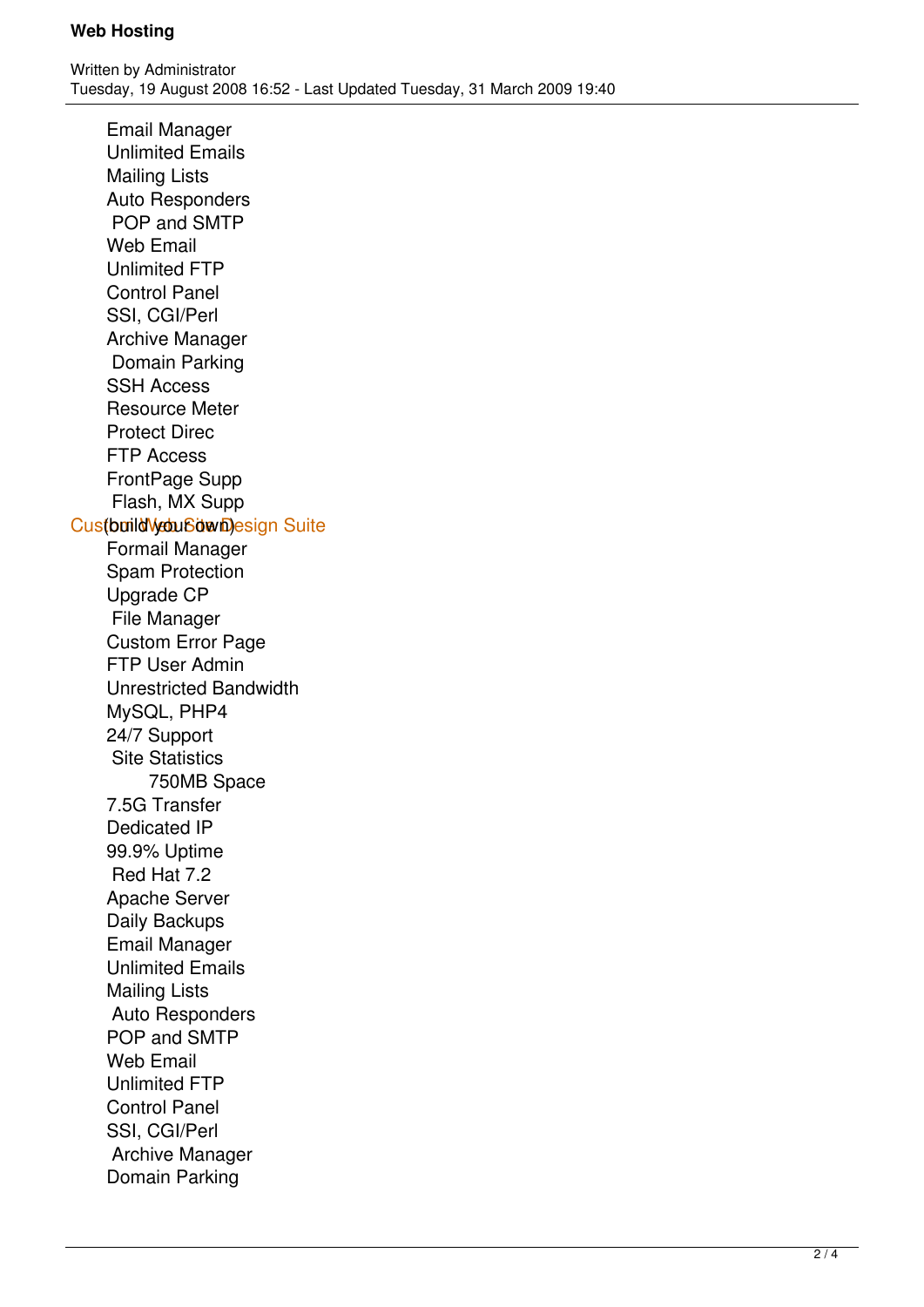SSH Access Resource Meter Protect Direc FTP Access FrontPage Supp Flash, MX Supp Customild Vebu Sown Design Suite Formail Manager Spam Protection Upgrade CP File Manager Custom Error Page FTP User Admin Urestricted Bandwidth MySQL, PHP4 NetBuilder Suite Poll Suite Network Query Message Boards Web Calendar Quaranteen Manager Web Site Builder 24/7 Support Urchin Statestes Space 10G Transfer Dedicated IP 99.9% Uptime Red Hat 7.2 Apache Server Daily Backups Email Manager Unlimited Emails Mailing Lists Auto Responder POP and SMTP Web Email Unlimited FTP Control Panel SSI, CGI/Perl Archive Manager Domain Parking SSH Access Resource Meter Protect Direc FTP Access FrontPage Supp